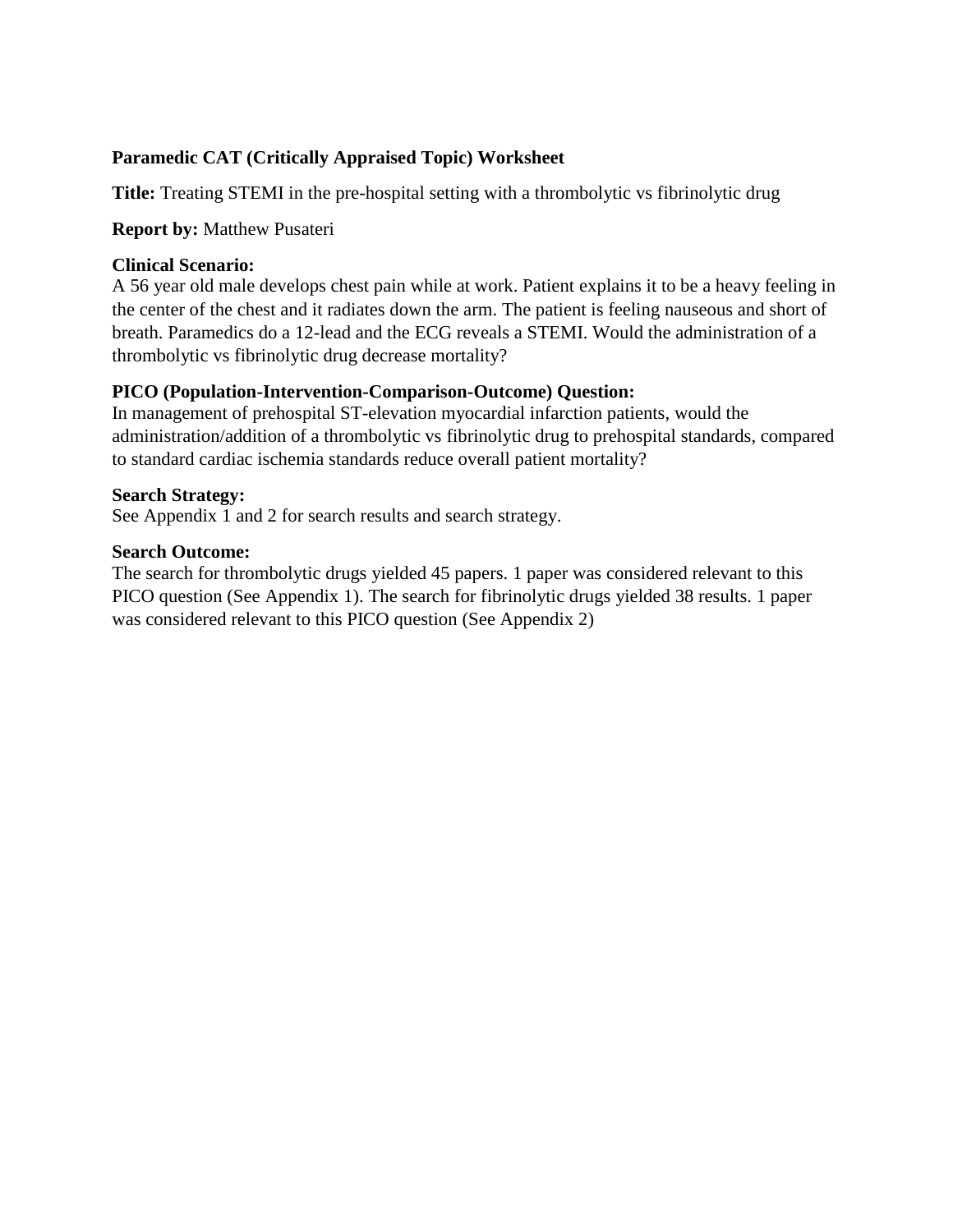| <b>AUTHO</b> | <b>Population:</b>    | <b>DESIG</b> | <b>OUTCO</b> | <b>RESULTS</b>              | <b>STRENG</b> |
|--------------|-----------------------|--------------|--------------|-----------------------------|---------------|
| R,           | <b>SAMPLE</b>         | N            | <b>MES</b>   |                             | <b>THS/WE</b> |
| <b>DATE</b>  | <b>CHARACTERIST</b>   |              |              |                             | <b>AKNESS</b> |
|              | <b>ICS</b>            |              |              |                             | ES            |
| Solhpour     | Prehospital           | The          | Mortality    | At 30 days, mortality was   | Strengths:    |
|              | administration of     | study        | rate at 30   | lower with the patients     | Compare       |
| Chang,       | reduced-dose          | was a        | days.        | that were delivered the     | d baseline    |
| Balan,       | fibrinolytic agents   | retrospe     | Stroke,      | fibrinolytic than just PCI. | characteri    |
| Cai,         | coupled with urgent   | ctive        | reinfarctio  | (4.2 % vs 18%, p<0.01).     | stics and     |
| Sdringol     | percutaneous          | cohort       | n, and       | Rates of stroke,            | hospital      |
| a,           | coronary              | study.       | major        | reinfarction, and major     | course of     |
| Denktas,     | intervention (FAST-   |              | bleeding     | bleeding were similar in    | all           |
| Smalling     | PCI) in patients 75   |              | were also    | the two groups (4% vs       | patients      |
| and          | years or older        |              | compared.    | 2%). The patients who       |               |
| Anderso      | presenting with ST-   |              |              | received the fibrinolytic   | Considere     |
| n            | segment elevation     |              |              | agent had lower rates of    | d multiple    |
|              | myocardial            |              |              | cardiogenic shock on        | outcomes      |
| Oct 2014     | infarctions           |              |              | hospital arrival (15% vs    | other than    |
|              | (STEMI). Data         |              |              | $26\%, p=0.05$ ) and        | just          |
|              | from 120 patients     |              |              | completely occluded         | mortality.    |
|              | treated with the      |              |              | infarct arteries (35% vs    | Weakness      |
|              | FAST-PCI strategy     |              |              | 61%, $p<0.01$ ). In         | es:           |
|              | and 94 were just      |              |              | conclusion, patients 75     | Small         |
|              | treated with PCI      |              |              | and older who received      | sample        |
|              | strategy at the       |              |              | the agent were associated   | size.         |
|              | hospital. This was    |              |              | with reduced 30-day         | Selection     |
|              | determined by if the  |              |              | mortality, earlier infarct  | bias with     |
|              | paramedics were       |              |              | artery patency, and lower   | age.          |
|              | equipped with the     |              |              | incidence of cardiogenic    | Not all       |
|              | fibrinolytic agent or |              |              | shock at arrival compared   | crews         |
|              | not.                  |              |              | with just PCI, without      | were          |
|              |                       |              |              | bleeding, stroke, or        | equipped      |
|              |                       |              |              | reinfarction penalties.     | with          |
|              |                       |              |              |                             | fibrinolyti   |
|              |                       |              |              |                             | c agents.     |
| McCaul,      | It is a randomised    | Random       | All-cause    | The study found there to    | Strengths:    |
| Lourens,     | controlled trial of   | ised         | hospital     | be low quality evidence     | Randomiz      |
| And          | pre-hospital versus   | Controll     | mortality.   | indicating uncertainty      | ed control    |
| Kredo        | in-hospital           | ed Trial.    | Patients     | whether pre-hospital        | trail.        |
|              | thrombolysis in       |              | were         | thrombolysis reduces all-   |               |
|              | adults with ST-       |              | followed     | cause mortality in          | Weakness      |
| Sept         | elevation             |              | from $15$    | individuals with STEMI      | es:           |
| 2014         | myocardial            |              | $days - 1$   | compared to in-hospital     | Low           |
|              | infarction diagnosed  |              | month.       | thrombolysis. (Risk ratio   | sample        |
|              | by a healthcare       |              |              | $0.73$ , 95% confidence     | size.         |

**Relevant Papers:** There were 2 relevant papers to the CAT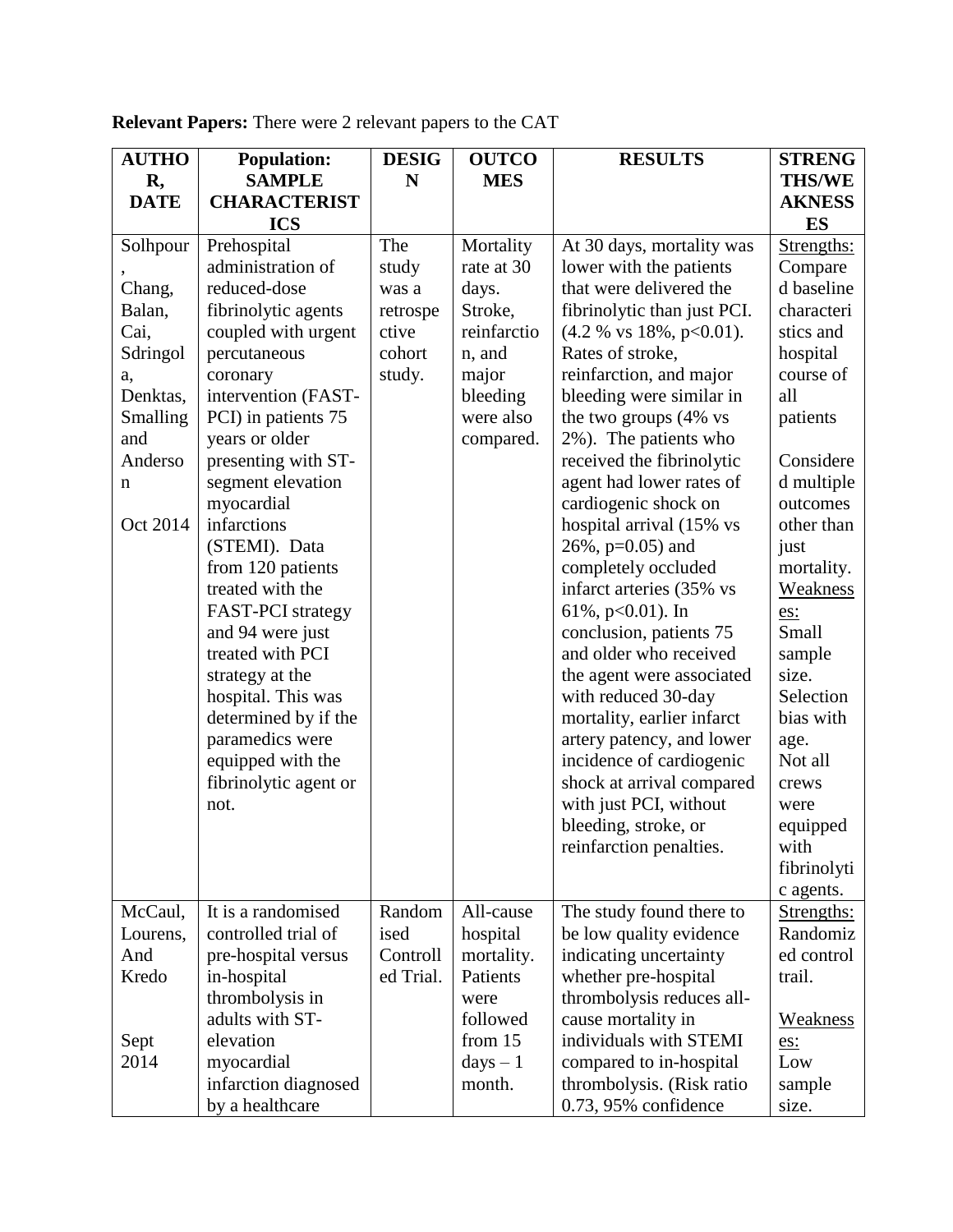| provider. There    | interval 0.37 to 1.41).    | <b>States</b> |
|--------------------|----------------------------|---------------|
| were three trails  | There was high evidence    | that the      |
| done involving 538 | that pre-hospital          | included      |
| participants.      | thrombolysis reduced the   | studies       |
|                    | time to receipt of         | had an        |
|                    | thrombolytic treatment     | overall       |
|                    | compared with in-hospital  | unclear/hi    |
|                    | thrombolysis. There was    | gh risk of    |
|                    | moderate-quality evidence  | bias.         |
|                    | that bleeding events was   | Only          |
|                    | similar between            | followed      |
|                    | participants receiving in- | patients      |
|                    | hospital or pre-hospital   | for $30$      |
|                    | thrombolysis.              | days.         |

## **Comments:**

The research shows that fibrinolytic drugs can reduce the mortality when administered in the prehospital setting, while thrombolytic has no clear evidence. This is something that should have further research done on it to look at the longer-term impacts on patients, and to gain a better sample size to prove that this should be implemented in the field. Thrombolytic drugs have low evidence shown that it can help reduce mortality. If this were to continue to get researched, this could greatly benefit patients and reduce mortality when it comes to patients suffering from heart attacks.

## **Clinical Bottom Line:**

The research have shown that using thrombolytic vs fibrinolytic drugs in the pre-hospital setting could help reduce mortality rates if it is used in the pre-hospital environment. This clinical finding should help make paramedic services look into implementing a pre-hospital thrombolytic or a fibrinolytic standard for STEMI patients after further research is done. Further research would help specify the positives and risks of the drugs in the pre-hospital environment.

## **References:**

Mccaul,M., Lourens, A., & Kredo,T. (2014). Pre-hospital versus in-hospital thrombolysis for Stelevation myocardial infarction. *Cochrane Database of Systematic Reviews.* Doi: 10.1002/14651858.pub2

Solphour,A., Chang, K., Balan, P., Cai, C., Sdringola, S., Denktas, A. E, Anderson, H.V. (2014) Comparison of Outcomes for Patients 75 Years of Age Treated With Pre-Hospital Reduced-Dose Fibrinolysis Followed by Percutaneous Coronary Intervention Versus Percutaneous Coronary Intervention Alone for Treatment of ST-Elevation Myocardial Infarction. *The American Journal of Cardiology, 113*(1), 60-63. Doi: 10.1016/j.amjcard.2013.09.017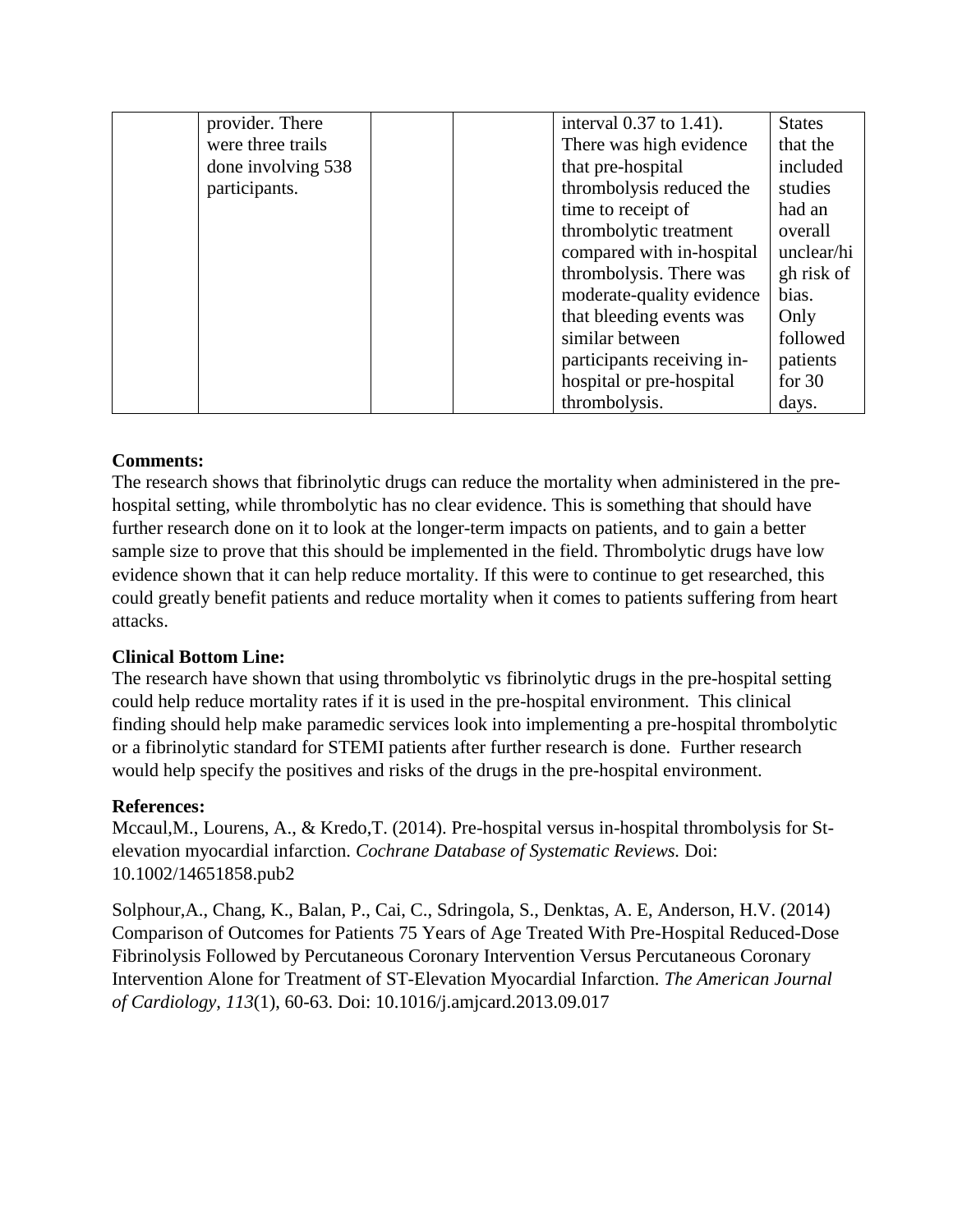## **Appendix 1: ( Thrombolytics)**

|                      | <b>EBSCOhost</b>      | Searching: MEDLINE, CINAHL Show Less   Choose Databases<br><sup>®</sup> All Resources <sup>©</sup> eBooks<br><b>Books</b><br>Journal Articles<br>S19 AND S20 AND S21 AND S22 | $\bf{C}$<br>$\times$ Search                                                                                                                     |                                                                          |
|----------------------|-----------------------|------------------------------------------------------------------------------------------------------------------------------------------------------------------------------|-------------------------------------------------------------------------------------------------------------------------------------------------|--------------------------------------------------------------------------|
|                      |                       | Basic Search Advanced Search Search History -                                                                                                                                |                                                                                                                                                 |                                                                          |
|                      |                       | <b>Search History/Alerts</b>                                                                                                                                                 |                                                                                                                                                 |                                                                          |
|                      |                       | Print Search History   Retrieve Searches   Retrieve Alerts   Save Searches / Alerts                                                                                          |                                                                                                                                                 |                                                                          |
|                      | Select / deselect all | <b>Search with OR</b><br><b>Search with AND</b>                                                                                                                              | <b>Delete Searches</b>                                                                                                                          | <b>Refresh Search Results</b>                                            |
|                      | Search<br>ID#         | <b>Search Terms</b>                                                                                                                                                          | <b>Search Options</b>                                                                                                                           | Actions                                                                  |
| $\Box$               | S23                   | S19 AND S20 AND S21 AND S22                                                                                                                                                  | Limiters - Published Date: 20120101-20170331; English<br>Language<br>Expanders - Apply related words<br>Search modes - Find all my search terms | Wiew Results (45) 7 View Details DEdit                                   |
| $\Box$               | S22                   | S15 OR S16 OR S17 OR S18                                                                                                                                                     | Expanders - Apply related words<br>Search modes - Find all my search terms                                                                      | View Results (59,810) 7 View Details<br>Edit                             |
| $\qquad \qquad \Box$ | S21                   | S11 OR S12 OR S13 OR S14                                                                                                                                                     | Expanders - Apply related words<br>Search modes - Find all my search terms                                                                      | Wiew Results (252,537) 7 View Details 7 Edit                             |
| $\qquad \qquad \Box$ | S20                   | S7 OR S8 OR S9 OR S10                                                                                                                                                        | Expanders - Apply related words<br>Search modes - Find all my search terms                                                                      | View Results (128,737) 7 View Details<br>Edit                            |
| $\Box$               | S <sub>19</sub>       | S1 OR S2 OR S3 OR S4 OR S5 OR S6                                                                                                                                             | Expanders - Apply related words                                                                                                                 | askON<br>View Results (253,771)<br><i>i</i> View Detail<br>Click to chat |
|                      | S <sub>18</sub>       | s thrombolytic agents                                                                                                                                                        | Expanders - Apply related words<br>Search modes - Find all my search terms                                                                      | Wiew Results (13,337)<br><i>I</i> View Details<br>Edit                   |
|                      | <b>S17</b>            | thrombolytic therapy                                                                                                                                                         | Expanders - Apply related words<br>Search modes - Find all my search terms                                                                      | View Results (57,123) 7 View Details 7 Edit                              |
|                      | S16                   | hrombolytics                                                                                                                                                                 | Expanders - Apply related words<br>Search modes - Find all my search terms                                                                      | Wiew Results (6,394)<br>View Details<br>Edit                             |
|                      | S <sub>15</sub>       | s thrombolytic therapy for acute myocardial infarction                                                                                                                       | Expanders - Apply related words<br>Search modes - Find all my search terms                                                                      | Wiew Results (7,538)<br><i>I</i> View Details<br>Edit                    |
|                      | S <sub>14</sub>       | st elevation my ocardial infarction                                                                                                                                          | Expanders - Apply related words<br>Search modes - Find all my search terms                                                                      | View Results (21,095) <i>i</i> View Details<br>Edit                      |
|                      | S <sub>13</sub>       | my ocardial infarction                                                                                                                                                       | Expanders - Apply related words<br>Search modes - Find all my search terms                                                                      | View Results (249,999)<br><i>i</i> View Details<br>Edit                  |
|                      | <b>S12</b>            | heart attack                                                                                                                                                                 | Expanders - Apply related words<br>Search modes - Find all my search terms                                                                      | View Results (248,132) 7 View Details 2 Edit                             |
|                      | S <sub>11</sub>       | stemi                                                                                                                                                                        | Expanders - Apply related words<br>Search modes - Find all my search terms                                                                      | Wiew Results (8,689)<br><i>I</i> View Details<br>Edit                    |
|                      | S <sub>10</sub>       | $\mathbb{R}$ emt                                                                                                                                                             | Expanders - Apply related words<br>Search modes - Find all my search terms                                                                      | Wiew Results (14,570)<br>View Details<br>Edit                            |
|                      | S9                    | a emergency medical services                                                                                                                                                 | Expanders - Apply related words<br>Search modes - Find all my search terms                                                                      | View Results (98,426) 7 View Details 3 Edit                              |
|                      | S8                    | $\hbar$ ems                                                                                                                                                                  | Expanders - Apply related words                                                                                                                 | askON<br>Click to chat<br>Wiew Results (24,145)<br><i>i</i> View Details |
|                      | S7                    | $\boxed{\mathbf{N}}$ paramedic                                                                                                                                               | Expanders - Apply related words<br>Search modes - Find all my search terms                                                                      | Wiew Results (6,736) <i>i</i> View Details <i>i</i> Edit                 |
|                      | S6                    | out of hospital car                                                                                                                                                          | Expanders - Apply related words<br>Search modes - Find all my search terms                                                                      | View Results (57,862) <i>i</i> View Details                              |
|                      | S <sub>5</sub>        | out of hospital                                                                                                                                                              | Expanders - Apply related words<br>Search modes - Find all my search terms                                                                      | Wiew Results (231,686) 7 View Details 2 Edit                             |
|                      | S <sub>4</sub>        | prehospital                                                                                                                                                                  | Expanders - Apply related words<br>Search modes - Find all my search terms                                                                      | View Results (21,316)<br><i>i</i> View Details<br>Edit                   |
|                      | S <sub>3</sub>        | prehospital emergency care                                                                                                                                                   | Expanders - Apply related words<br>Search modes - Find all my search terms                                                                      | View Results (12,004)<br>7 View Details<br>Edit                          |
|                      | S <sub>2</sub>        | prehospital care                                                                                                                                                             | Expanders - Apply related words<br>Search modes - Find all my search terms                                                                      | Wiew Results (16,397) 7 View Details 7 Edit                              |
|                      | S <sub>1</sub>        | pre-hospital                                                                                                                                                                 | Expanders - Apply related words<br>Search modes - Find all my search terms                                                                      | View Results (4,109) <i>i</i> View Details <i>d</i> Edit                 |